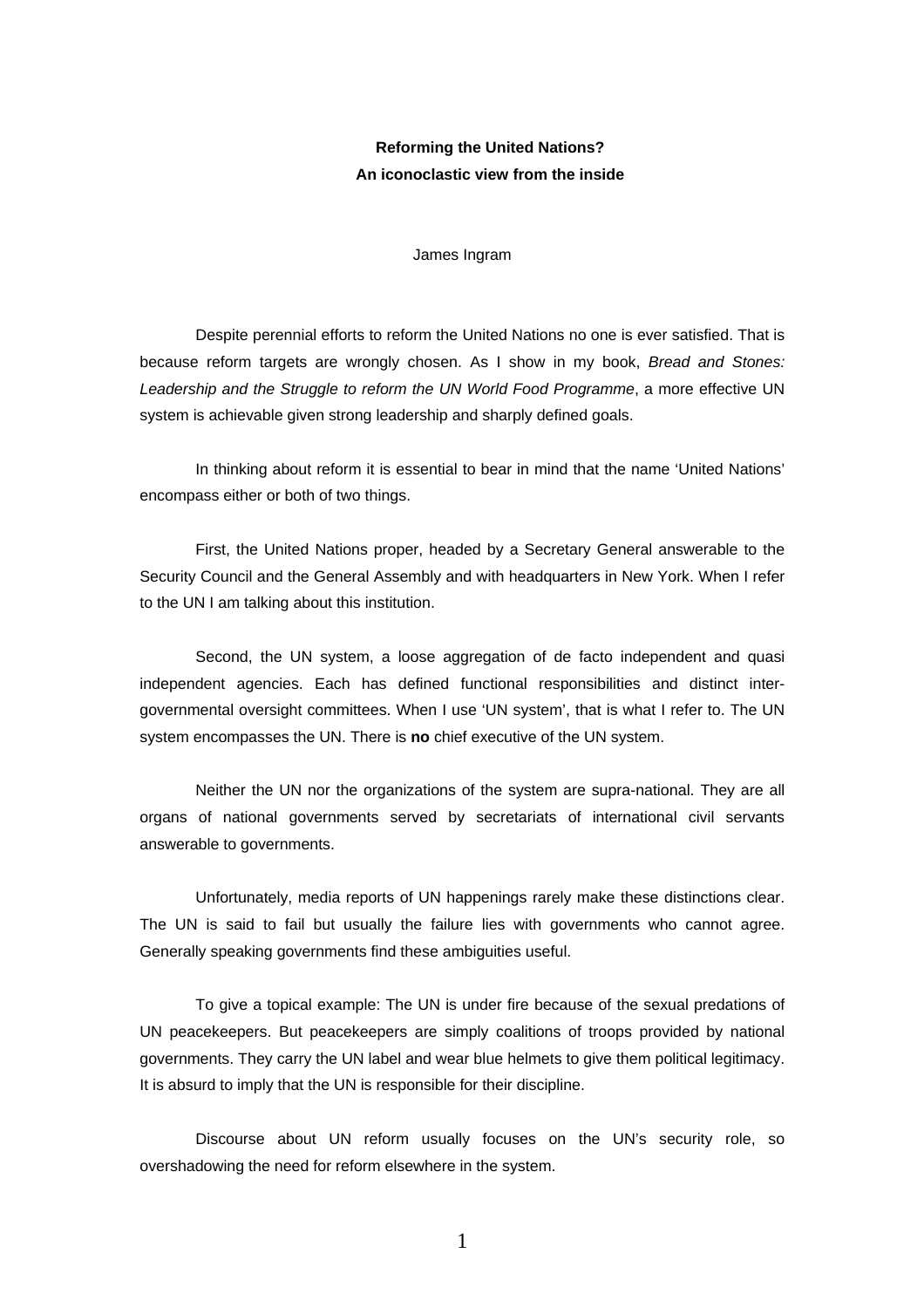Security reform concentrates on perceived deficiencies in the composition and role of the Security Council and the veto power of the five permanent members. Much of the controversy is about national prestige more than substance. Moreover, Security Council reform requires amendment of the UN Charter. That is very difficult, possibly more so than amending the Australian Constitution. The founders wanted it that way. So long as the nation state remains the foundation of international order and the United States is predominant, the conclusion is inescapable: focusing on Security Council change as the main objective of UN reform is a dead-end.

But that is not really cause for concern. The Council has shown a capability to adapt to changing circumstances through flexible interpretation of the UN Charter. A vastly expanded and more flexible use of peacekeeping forces has grown up. A consensus has emerged that the abusive use of force by governments against their citizens may justify intervention by the international community to stop the abuse. There is agreement that such intervention is justifiable within the Charter as currently written.

At the same time, in the light of experience the Security Council has become more cautious in authorizing use of force. To quote Paddy Ashdown on his experience in Bosnia: 'We are anything but good at this'. The unintended consequences of military interventions can easily make matters worse, as they did in Somalia. Exit by the international community from what can become quasi-colonial roles with no determinate end, as in Bosnia, Kosovo and East Timor, is far from easy. Hence the caution being shown in the Darfur crisis.

In considering reform within the broader UN system it is critical to recognize that there is no such thing as an apolitical UN system agency, whether its functions are developmental, technical or humanitarian. During my leadership of WFP I fairly quickly learned that. Politics is pervasive in inter-governmental organizations. A statement of the obvious perhaps, but failure to recognize its truth leads to unrealistic expectations about what the UN system can do.

Consideration of policy in governing bodies easily degenerates into unproductive attempts by developing countries to put donor countries under pressure to increase aid. During the Cold War this became bitter and destructive. Not surprisingly some agency heads colluded in this practice. It subsided during the nineties. Indeed the boot shifted to the other foot. The developed countries became more aggressive in insisting on 'good governance' as a condition for aid. Just what constitutes good governance is itself a moot question in the concrete social and cultural circumstances of each developing country. Understandably, developing countries may see this emphasis as reflecting developed country 'cultural imperialism'.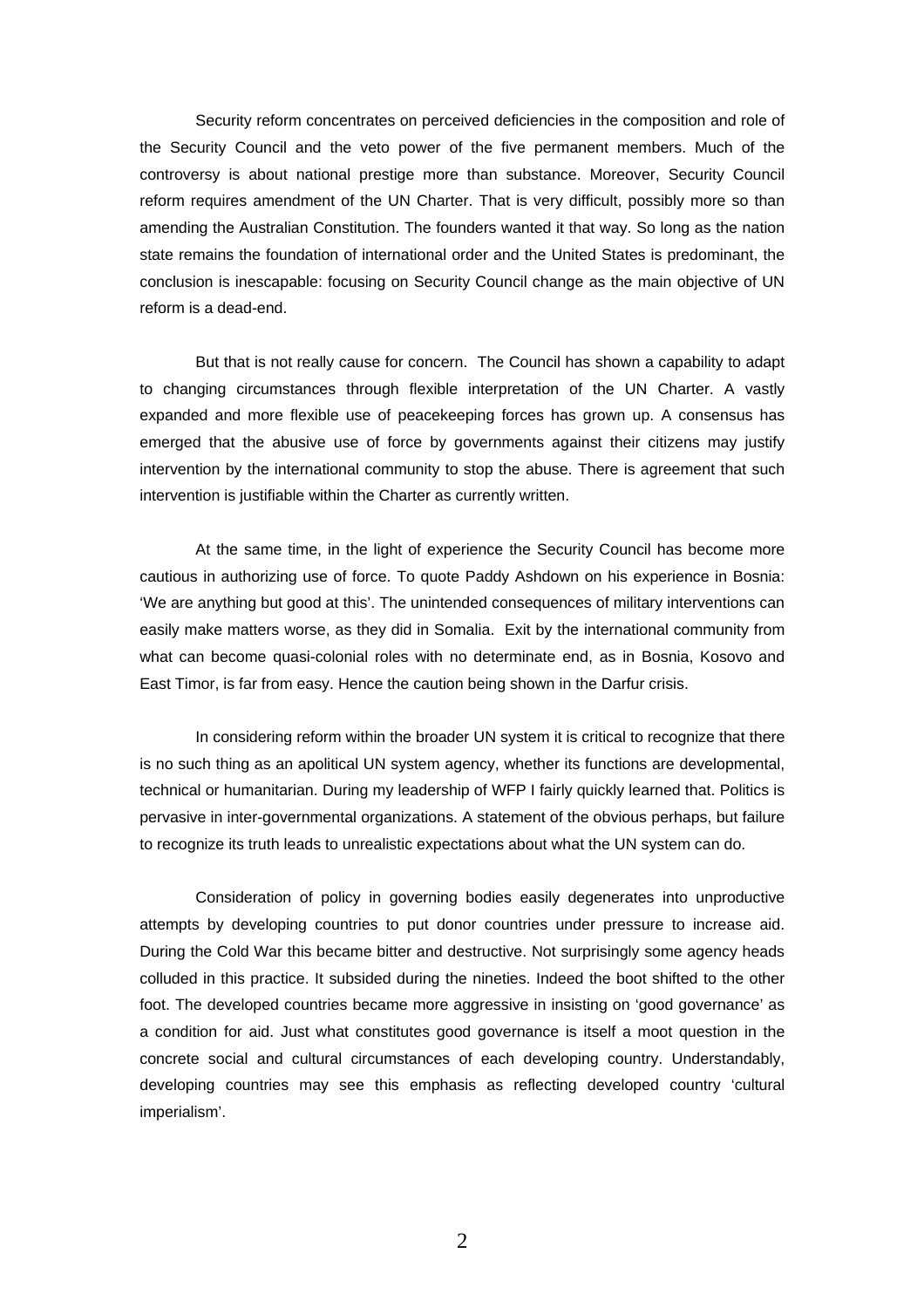What should best be done to promote development easily slips into political conflict between agencies. For example, the World Intellectual Property Organization (WIPO) has been locked in battle for several years over the desire of powerful developing countries to make WIPO a counterweight to another specialized agency, the World Trade Organization (WTO). They see WTO as biased in favour of developed countries in its management of trade aspects of intellectual property disputes.

FAO spent years of discussion before agreeing in 2004 to *Voluntary Guidelines to support the Progressive Realization of the Right to Adequate Food in the Context of National Food Security*. Those Guidelines will not have a skerrick of practical effect on the intake of food by the poor, to whose interests they are supposedly directed. They became the focus of debate in a 'technical' body because the developing countries in New York were promoting throughout the system the importance of 'economic, social and cultural' rights. They see them as a counterweight to 'political' rights championed by the developed countries.

Even organizations that provide humanitarian relief are heavily influenced by the political agendas of member states. I know this from personal experience in WFP. I was involved in negotiations with governments in Afghanistan, Pakistan, Thailand, Sudan and Ethiopia/Eritrea to gain access to the starving. As I show in *Bread and Stones*, in none of those interventions were we able to act with the political even-handedness of the International Committee of the Red Cross (ICRC) or Medecins Sans Frontieres. Though we did do much to alleviate suffering, politics was always a factor in our operations. The political interests of the US were the driving force, then as now, as to who was helped. More often than not that was for the good. The United States cannot always get others to do what it wants but without its positive involvement the member states are usually unable of themselves to take actions of consequence.

In my day WFP was also an important development agency. Like most of the functional organizations that make up the UN system we provided development assistance to member countries. It became quickly evident that politics, rather than need, plays a role in determining the distribution of aid as between different claimants. It was always a tussle to ensure that countries like Vietnam, Cuba, Nicaragua and Ethiopia, unpopular with the United States, were not discriminated against.

There are essentially two categories of economic and social organizations within the system: those funded by member states through assessed, mandatory contributions and those funded through voluntary contributions.

It is generally accepted that voluntary funded agencies like WFP and UNICEF are the best run organizations in the system. In many agencies the main output is paper: resolutions,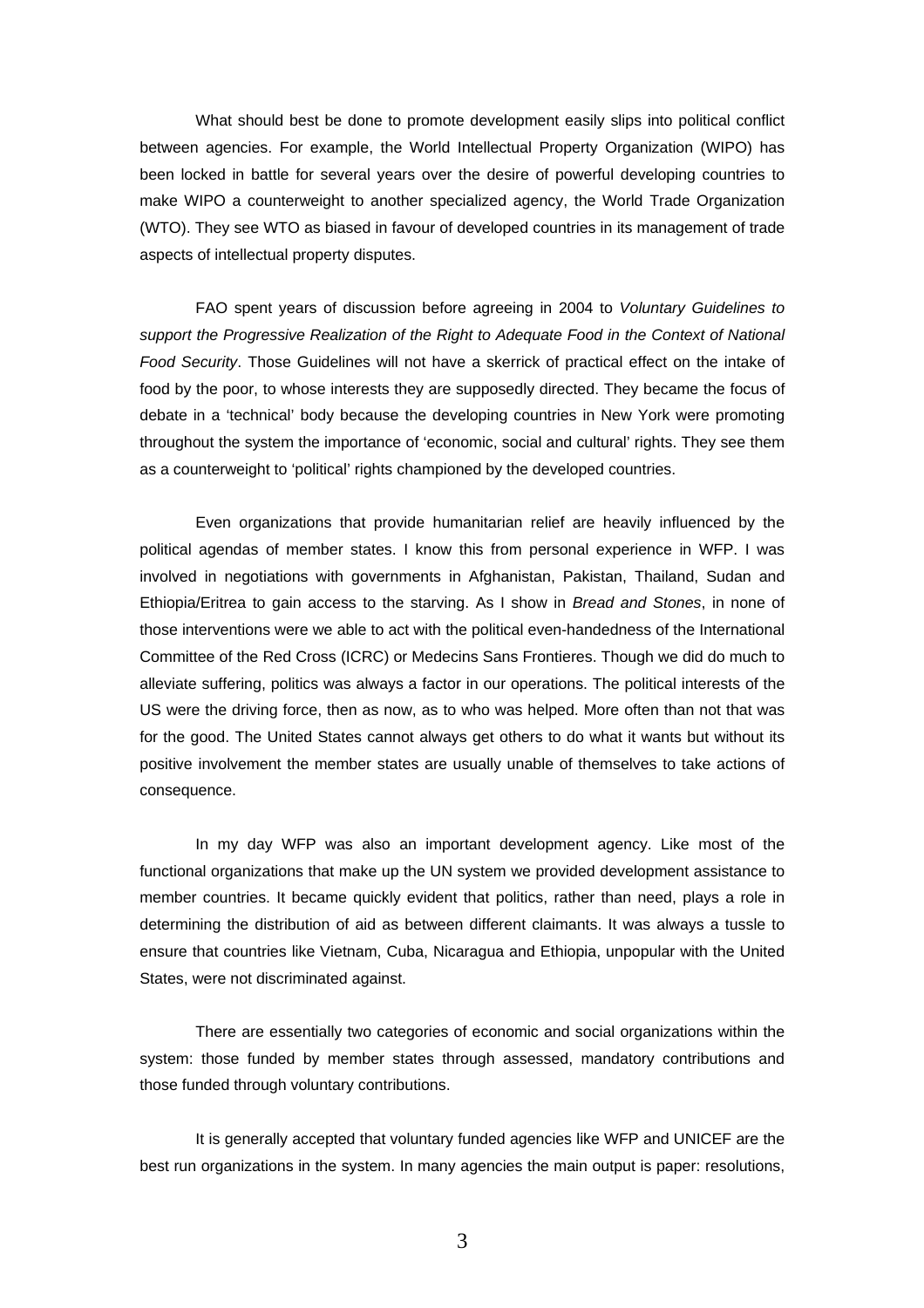reports, studies. WFP's output has measurable, concrete outcomes. The nobility of the goal of physically feeding the poor attracts dedicated people who retain their commitment. I have said many times that I have never worked with finer people than I did in WFP.

Moreover, staffs of voluntary funded agencies know that the future of their organizations depends on good performance if it is to go on attracting donations. The result overall are more highly motivated staffs than in assessed agencies.

 In assessed agencies decisions are taken by majority vote of the whole membership of governing committees. In some cases they may have up to nearly 200 members. As a result the developing countries have relatively more say than the developed countries over how the money is spent. The main weapon available to the latter, who overwhelmingly fund budgets, is to resist expansion of overall expenditure. Over time the effect of this is to ossify the work programme. That in turn eventually leads to a poorly motivated work force, weaker performance and a decline in the organization's value. The worst cases are in the UN secretariat.

My successor at WFP subsequently became Under Secretary General for Administration for the UN. That gave her first hand experience of both categories of organization. In testimony to the US Congress after leaving the UN she strongly advocated at least partial voluntary funding of all currently assessed agencies.

However, the drawback to voluntary funding, as I found in WFP, is that it gives a great deal of power to donors. I saw it as my responsibility to strike a fair balance between the interests of developed and developing countries. At times that was difficult to achieve.

It takes exceptional leadership by the executive heads of system agencies to overcome these hurdles. Some succeed by recognizing that their role is to ensure that outcomes reflect a balance of interest as between the parties and to do so by seeking compromise. Others are tempted to exploit differences for their own personal advantage.

Getting good leadership of agencies is at the heart of system reform. Governments alone cannot do the job. Politically disinterested leadership from agency heads is vital.

 As regards the UN, all Secretaries-General since Hammarskjold have been disappointing. The five permanent members of the Security Council essentially decide the appointment. They prefer weak leadership, though in the instance of Boutros Galli, when the US was outsmarted by France, they got a strong-minded maverick. As the saying goes, the P5 want secretaries, not generals. *Bread and Stones* provides a concrete case study of Perez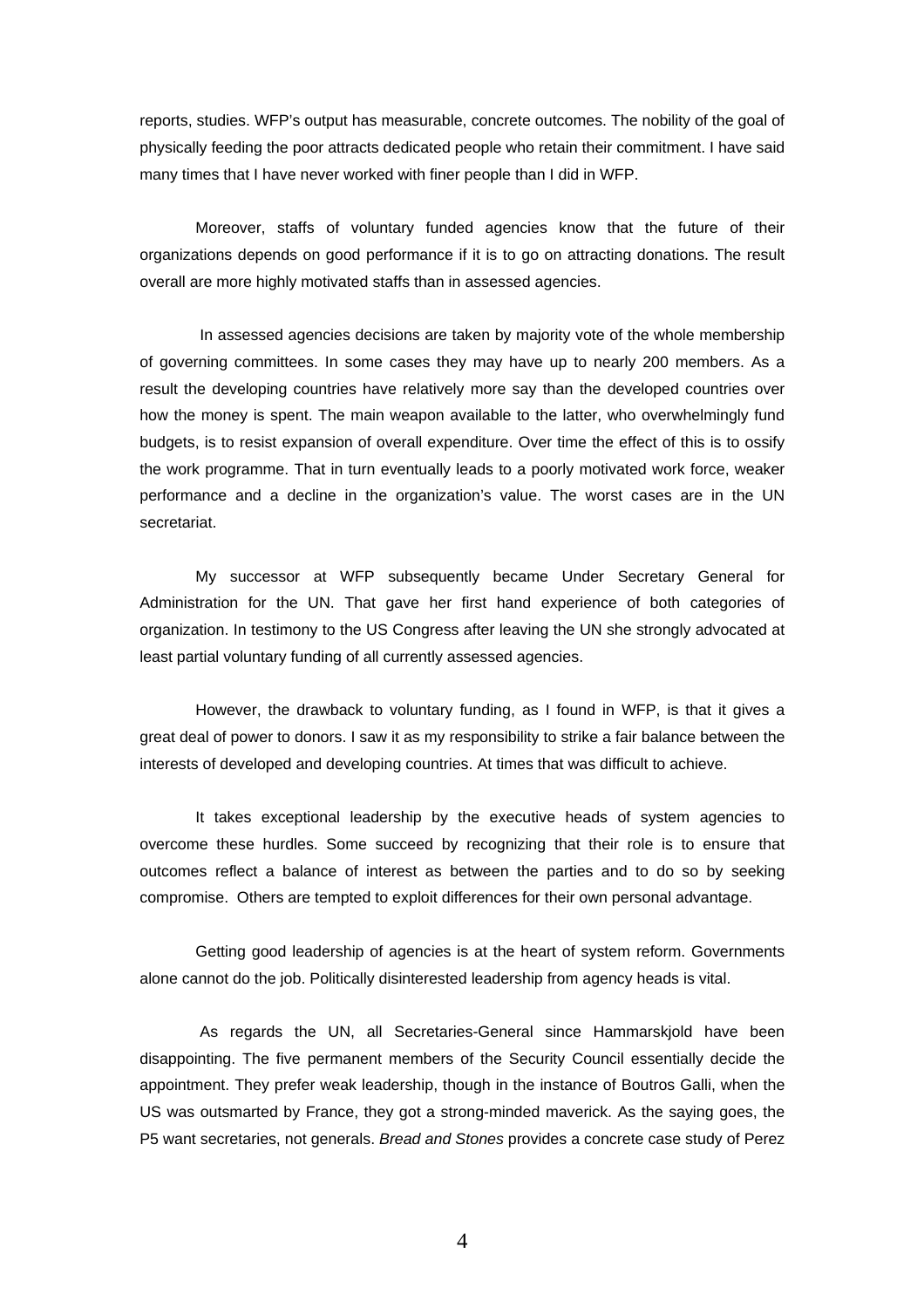de Cuellar's deficiencies as a leader. I should add that I have known, as delegate or UN official, all except the first and current S-Gs.

In the specialized agencies, FAO, WHO, etc. - there are 15 in all - which are funded by assessed contributions executive heads are chosen by majority vote. In my experience the result is more dynamic leadership in the agencies than in the UN. However, unscrupulous leaders are able to thwart reform and so long as they remain eligible for re-election are able to ensure their continuing re-election.

Ideally heads of all system organizations should be eligible for a single term of no more than seven years. A compromise is a maximum of two terms limited to four or five years each. Some progress has been made in introducing the latter arrangement. The process for identification of suitable leaders has also been marginally improved in a few agencies.

The United States is always cognizant of the importance of the chief executive position. Over the years it has ensured that Americans held at least two of these posts in the four principal voluntarily funded agencies. I was the last non-American to be Executive Director of WFP. *Bread and Stones* gives a revealing account of the steps the US initially took to block my appointment to a second term. I was seen as 'too independent'.

Beyond leadership reform, overall effectiveness could be enhanced by narrowing down what the system tries to do through the myriad of entities working in the economic and social arena – the UN system has acronyms for 76 distinct entities. The core of much of the system's increasing irrelevance lies in the desire to encompass, no matter how superficially, the whole corpus of issues that can be said to have some effect beyond a single state.

The worst problems lie in the UN Secretariat itself. Over the years the General Assembly has created scores of entities with specific functions that often overlap with others in the UN or with agencies elsewhere in the system. For example there are three quite distinct organizations dealing with women's issues. For years there has been pressure to amalgamate them, an aim supported by the new SG that hopefully will be realized.

In *Bread and Stones* I analyze why there are so many inconsequential agencies and why few are ever shut down. Vested interests among government delegates and in the UN secretariat prevent obvious rationalizations.

Fewer entities would mean fewer inter-governmental oversight bodies. Governments would thereby be in a better position to develop more consistent oversight. The extraordinary proliferation of the UN system, which has led to its disfunctionality, owes much to government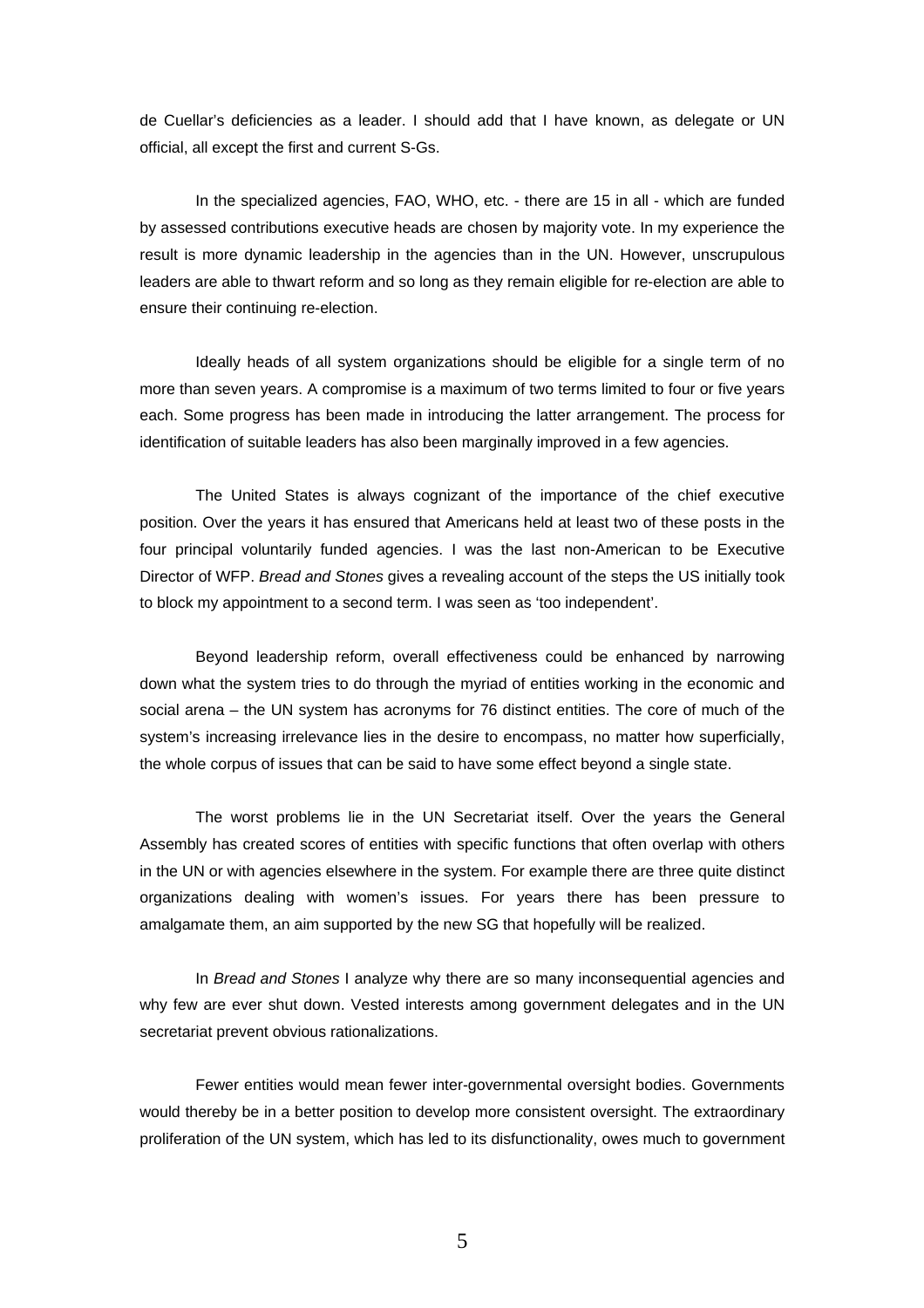failure to exercise responsible, consistent oversight in governing bodies. Governments are always blaming the organisations for poor co-ordination but most of the blame rest with them.

A framework for progressive long-term reform which could bring about a materially leaner, more effective system would encompass:

- Recognising explicitly that the goal of the UN economic and social system should be to build global legal or quasi-legal regimes to better regulate matters of global concern. As a corollary technical assistance provided by system agencies would be directed toward enabling poor countries to give effect to regimes and conventions.
- Progressively closing down agencies that do not contribute to that goal, for example some of the many entities undertaking research. Their work is often carried out better by apolitical organisations outside the UN system.

A start on slimming the number of UN entities began over a year ago. However, without an agreed over-arching principle to guide judgements about which institutions to preserve, to close or to amalgamate, such as I have suggested, this effort, like its predecessors, will bog down.

There is however a need for two new specialised agencies.

First, in the area of **humanitarian relief,** there are far too many operators. The result is poor coordination. WFP, UNICEF and UNHCR's relief functions would provide the nucleus. A single global operational UN agency would facilitate a more effective UN system response. Hopefully it would also be better able to coordinate activities of the scores of NGOs who quickly become involved in natural and man-made disasters than is currently the case.

Secondly, it will be an enormous challenge to devise an equitable, enforceable regime embracing all the main polluters for the management of **climate change**. The UN system is not well equipped to provide the necessary leadership. In the UN there are four principal inter-governmental committees and a host of agencies concerned with the environment. The European Union's desire to see created a consolidated environmental specialised agency deserves support.

Finally a word about Australia's role. I suggest that we would be unwise to seek membership of the Security Council. Membership is flattering to the egos of foreign ministers and ambassadors but for Australia the potential risks are high.

There is always the possibility of giving gratuitous offence to friendly nations on matters peripheral to us but vital to them. The arrogance of power too easily rubs onto the